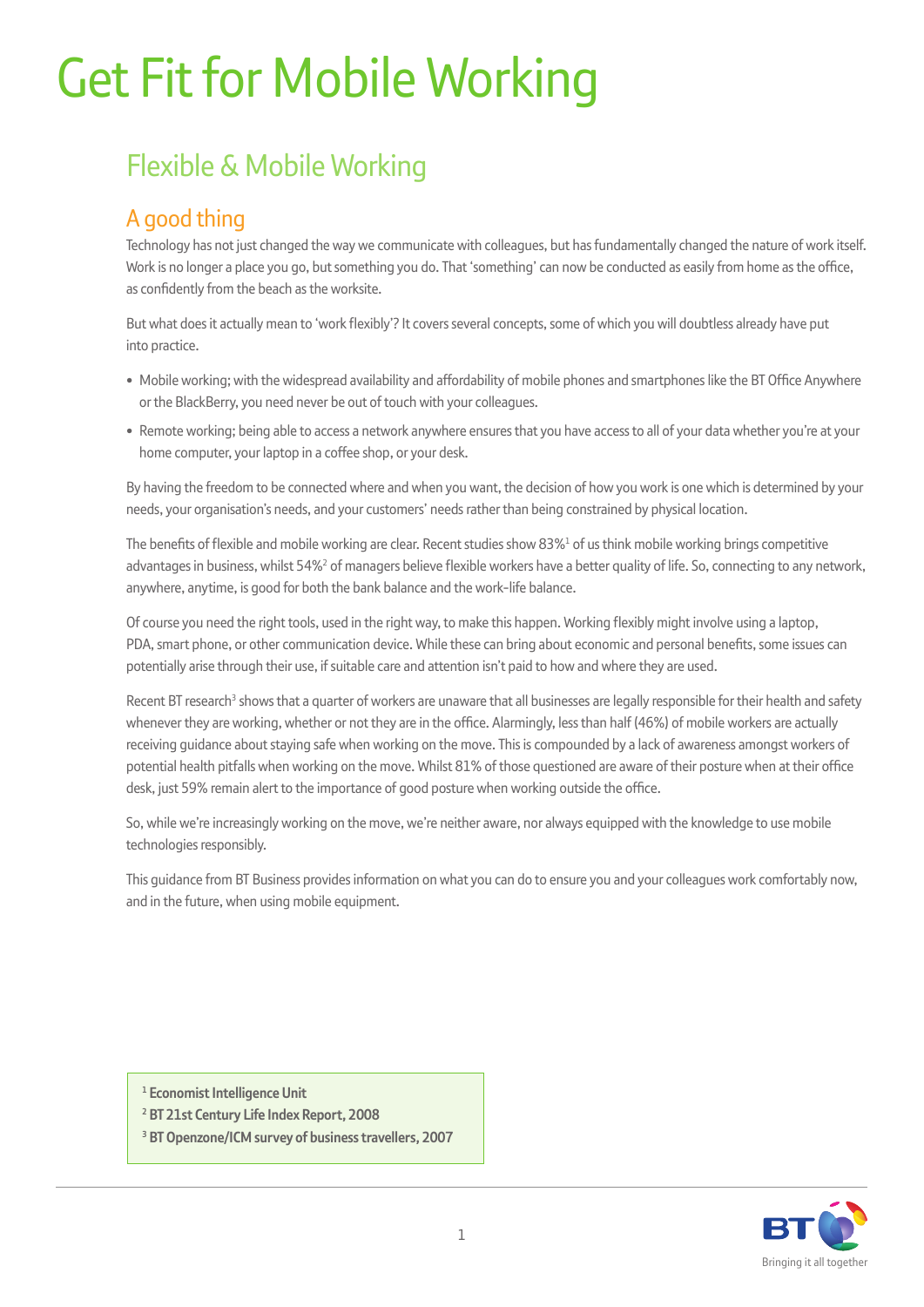## Staying out of trouble

### Potential issues caused by mobile working

The type of issues that can occur through working with laptops and hand held devices include:

- Aches and pains particularly in the back, neck, shoulders, arms, wrists and hands. These can occur if you adopt awkward postures, make the same movements repeatedly, and don't vary your posture.
- **Visual discomfort**  using mobile equipment does not damage your eyes or eye-sight, but it may cause visual fatigue and discomfort, such as blurring and sore eyes, and headaches. The causes of this include long periods of time looking at the screen, reflections on the screen, characters being too small, and inappropriate colours or inadequate contrast.
- **Stress** this is an adverse reaction to excessive pressures and demands. It can lead to problems such as depression and anxiety, and some physical problems such as indigestion. Modern working practices can be stressful, and computers and mobile working can add to this if not used with care.

Issues like these are not an inevitable result of mobile work, and this guidance will help you to avoid them. It contains general guidance on posture, viewing the screen and reducing stress, as well as specific guidance relating to laptop use and hand held devices such as smart phones and PDAs.

## Striking a pose

### Good posture

The biggest cause of discomfort when using equipment is poor posture. Awkward postures – where you stretch, twist, slouch or lean – place strain on the body. Whenever using mobile equipment you should try to set it up in such a way as to avoid these awkward postures.

The following advice will help you achieve a good posture when working:

- If you are working at a desk make sure you have adjusted your chair so it supports you. If you don't have an adjustable chair, only use the laptop for short periods.
- Use the backrest of your chair and don't slouch forwards: keep your shoulders above your hips.
- Don't stick your chin forward hold your head so that your ears are above your shoulders.
- Relax your shoulders.
- Don't stretch when using the keyboard or mouse bring them close to you so you can keep your upper arms relaxed beside your body.
- Don't rest your wrists or forearms on the edge of the desk raise your seat height to avoid this.
- Position items so you don't twist your back or neck; the screen should be in front of you.
- Make sure there is nothing underneath the workstation that restricts your posture.
- Take regular breaks away from the keyboard and screen (e.g. get up and walk around or undertake other work tasks such as phone calls).
- Don't hold the phone between your ear and shoulder while writing or keying you're likely to get a sore neck!

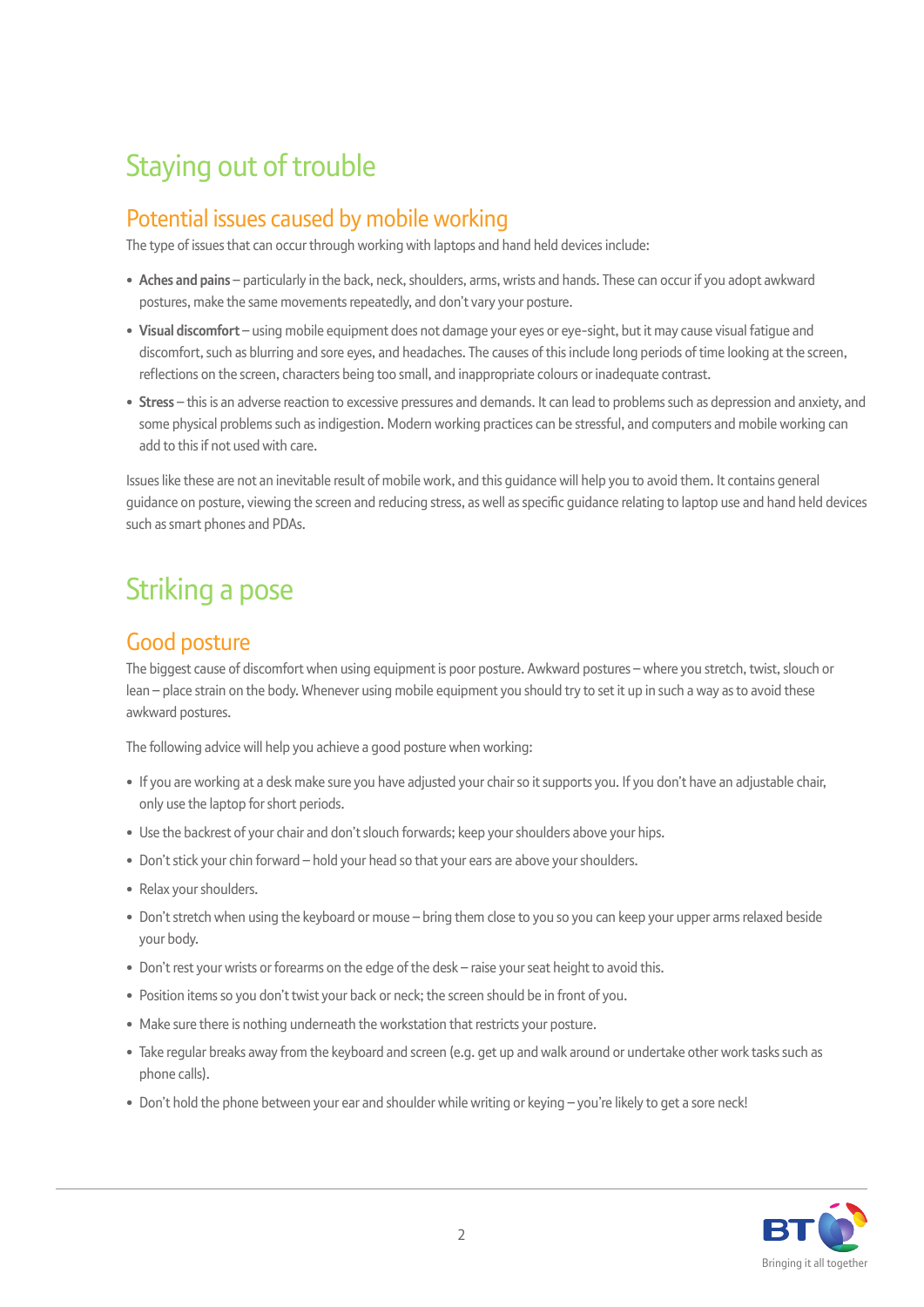

### **Not enough hands**  Save your neck some pain

- ✘ Don't hold your phone between your ear and shoulder while multi-tasking – you're likely to get a sore neck.
- $\vee$  Use a hands free device whenever possible.
- $\blacktriangleright$  Make phone calls during your regular breaks.

## Looking good

### Comfortably viewing the screen

Avoid visual discomfort and headaches with the following tips:

- Look away from the screen regularly to give your eyes a break.
- Adjust the brightness and contrast on the screen. You may also find it helpful to change the font size, or font and background colours. In Windows this can be done through the Control Panel/Display/Appearance menu.
- Keep the screen clean; smudges from fingers can make viewing it more difficult.
- Ensure your laptop screen is the right distance away (it should be roughly an arm's length away from you) and at the right height (top of the screen approximately level with your eyes).
- Close window blinds where these are available; move from brighter areas to shaded areas and turn off or relocate any lighting that is causing a problem; adjusting the angle of your screen may also help.
- Consider an eye test to check whether you need glasses for computer work. Your employer may pay for this if you have to use a computer for work.

**As the MD of a private medical company, Kim Coe needs to be in touch with her staff throughout the day. She uses the BT Office Anywhere smart phone and a laptop to help her keep in touch, and she takes the equipment into a wide variety of situations, including outdoors, in transport and in hotel rooms. She has made some adaptations to be able to work more comfortably:** 

- When using her laptop in a hotel room she uses a cushion, pillow or rolled up blanket to support her back.
- She has increased the font size on her smart phone in order to view the screen more easily.
- The company has a once-a-day policy for staff checking on emails if they are out of the office (e.g. delivering training). This is to reduce any stress associated with the perceived need to be always in touch; they are not expected to check more than once a day.

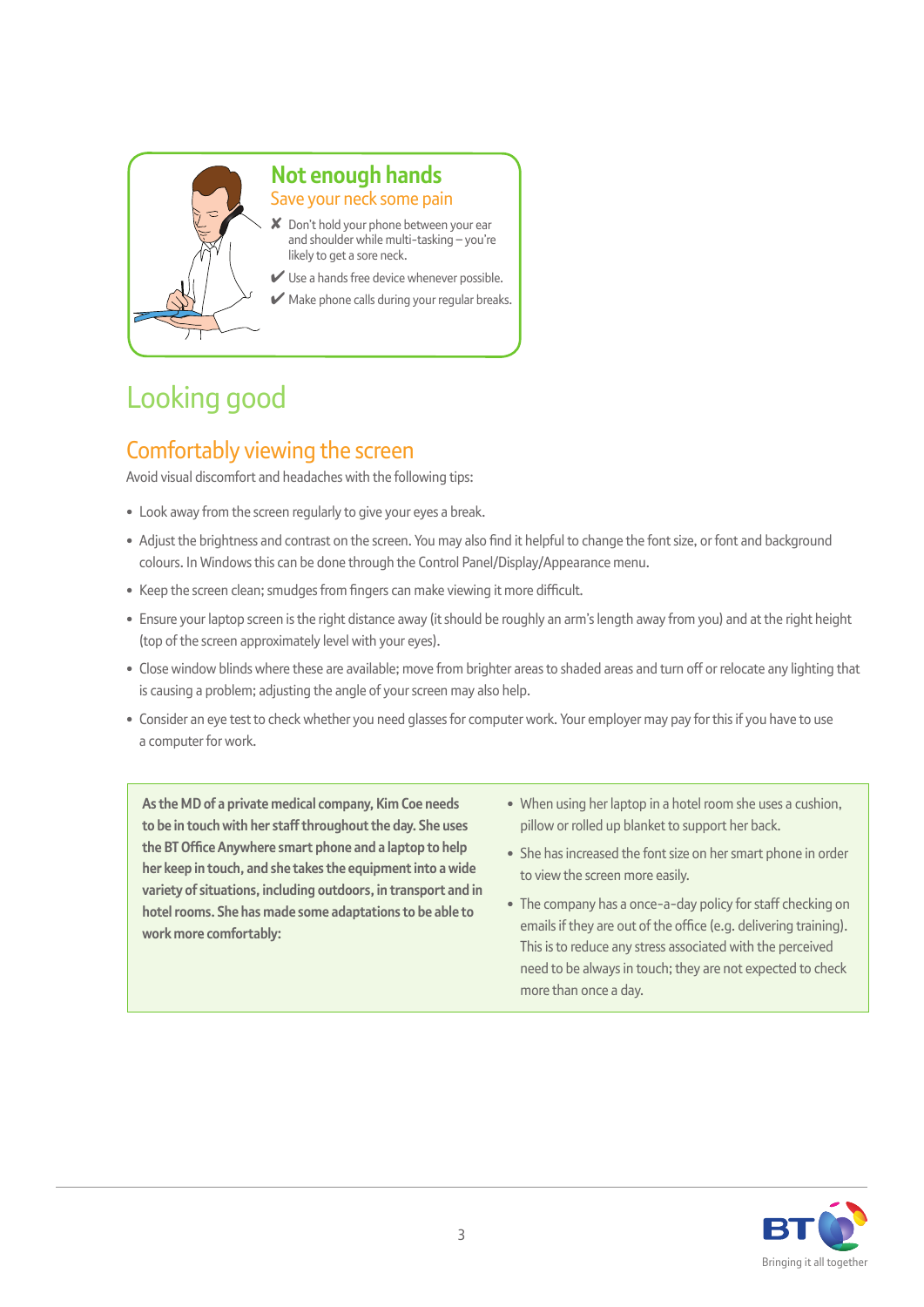## Give yourself a break…

### Breaks and reducing stress

Taking a break from work, and moving around, gives your eyes and body an opportunity to recover from the strain placed on it by awkward postures or repetitive movements. Short, frequent breaks from computer work are advisable (e.g. a couple of minutes every half hour or so). During a break you should change your posture (e.g. get up and walk around or do other tasks such as telephone calls) and look away from the screen.

Some people find new technology, unfamiliar software or system crashes contribute to stress. If you are experiencing these problems, talk to your manager to see what can be done. Some ways of reducing stress are to:

- Take regular breaks from computer work.
- Separate your home and work life; turn off the equipment when you are not working or consider using settings to determine how often you get email updates at intervals to avoid constant interruption.
- Think about how your work is organised, and whether you can change this to reduce peaks of work or other causes of stress.

## In the palm of your hand

### Comfortable use of hand held devices (PDAs, touch phones, smart phones)

Hand held devices allow you to undertake familiar desktop applications while on the move, but obviously have small screens and keyboards. For these reasons they should not normally be used as your sole computing equipment. However, they can be useful for emails that require a short response, and for management of your documents, diary, address book and other business related issues, all of which can be conducted during previously 'dead time' between meetings and whilst travelling.

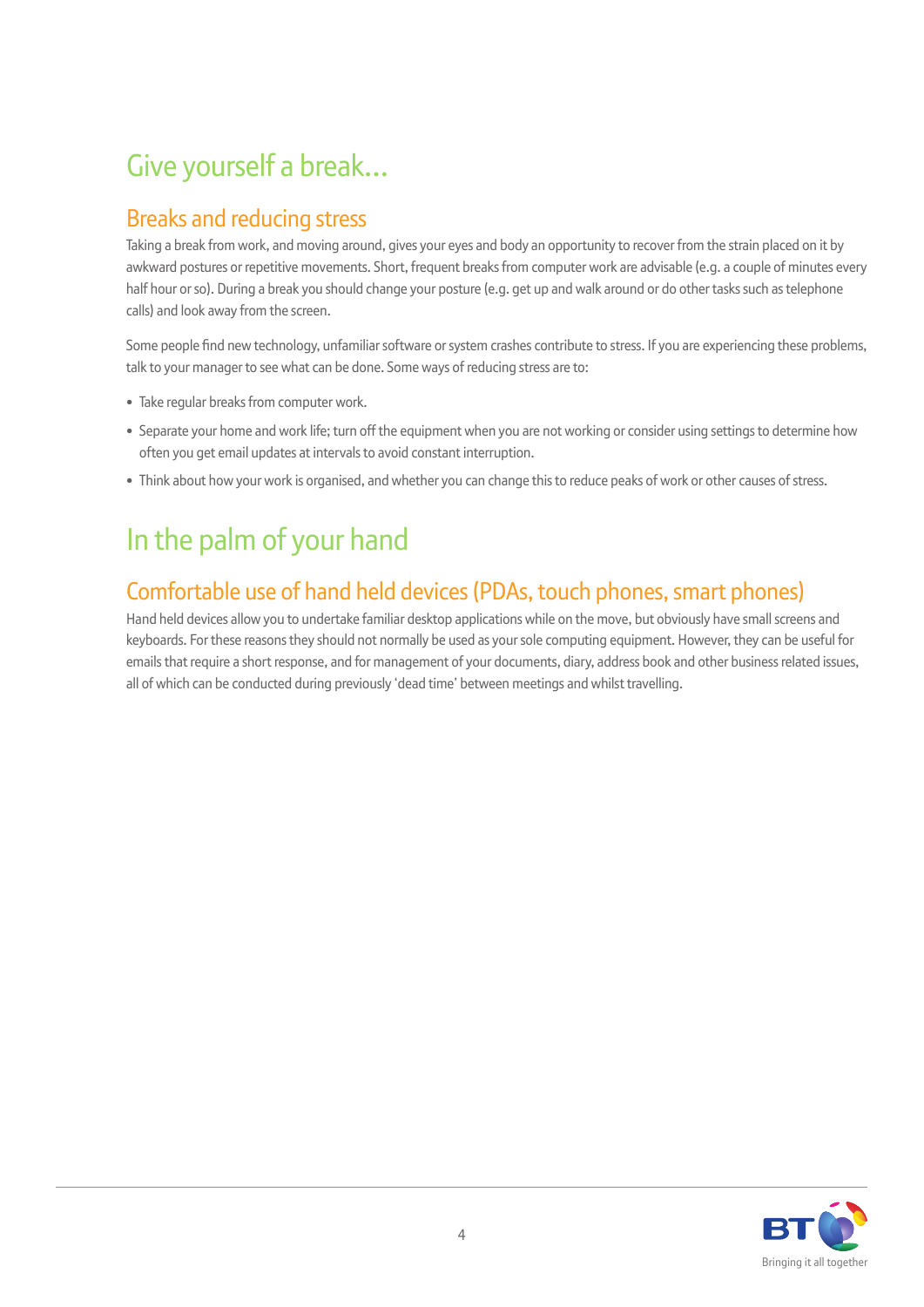### General recommendations

- Avoid using these devices for long periods; take regular breaks; stretch and relax your fingers and hands often.
- Write short messages; be succinct, and use acceptable abbreviations. You may be able to program the software to autocorrect an abbreviation to the full word (e.g. 'bw' to 'best wishes'). Set up an auto-signature containing contact details, to save typing them repeatedly.
- Keep the screen clean and free of finger marks to reduce visual fatigue.
- Investigate what changes you can make to the display size and colours, so that you can adjust it to suit your needs.
- Protect the device in a case, or select one where the screen is covered so that it doesn't get scratched and become more difficult to read.
- A separate keyboard may be helpful if you are using the device for a significant amount of data input.
- Try to keep your wrists straight and relaxed when holding and using the device
- Remember to turn it off, so that you can separate your home and work life!



Specific advice for working comfortably with different types of hand held device is given below.

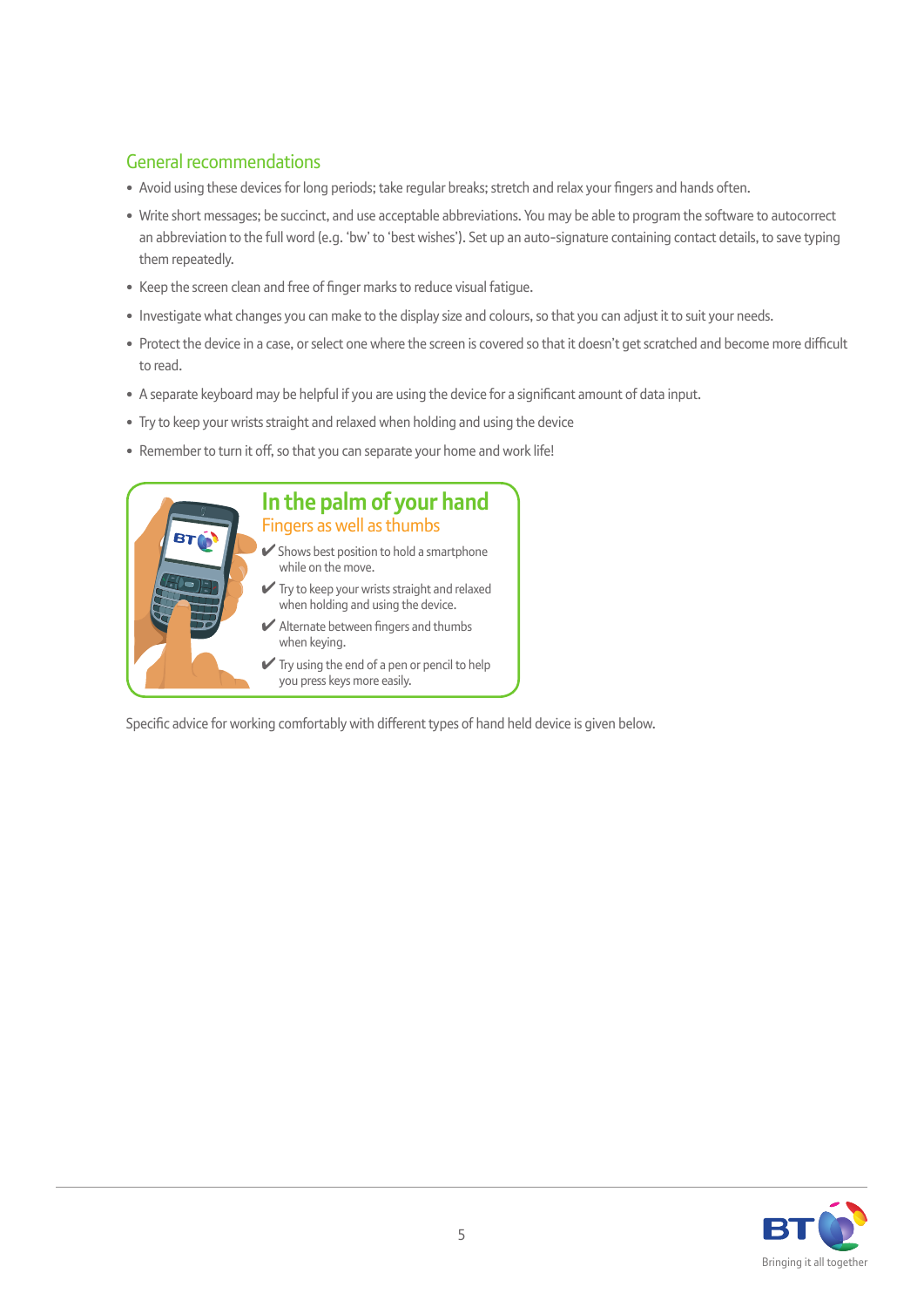### Big things come in small packages

### Devices with a QWERTY keyboard

Recommendations are:

- Users often use the keyboard with one thumb, but repeated use of the thumb with the range of movement required can pose the risk of discomfort. To reduce this risk, alternate between your thumbs or, better still, try to use your fingers.
- If using it for a length of time, rest the device on a work surface so that the base of your hands are supported. This will also allow you to use fingers from both hands rather than your thumb, which will help reduce the risk of discomfort. However, make sure that you don't lean forward over the device in order to see the screen; angling it slightly by leaning it on something may help to avoid this. Alternatively, some devices have an angled screen.
- If you cannot rest the device on a work surface, hold it so that your inputting hand is supported.
- If you find the keys are small for your fingers, you may find using the rubber end of a pencil is a good way of pressing the keys. This allows larger muscles to be involved with activating the keys, and they are better able to withstand repeated movements and force.
- Avoid pressing the keys too heavily, and don't grip the device. Muscle tension increases the risk of discomfort.
- Consider whether a larger, external keyboard may be useful for you.

### Feeling Touchy

Touch screens allow the user to interact with images on the display, and can be useful for navigating through software. This can be done using either the finger or a stylus. The most appropriate input method is likely to depend on the software being viewed, the size of the images, the size of the screen, and the characteristics of the user. Touch screens may be difficult for those with large fingers to use precisely.

### Finger activated

Repeated or prolonged use of the fingers on a touch screen may cause discomfort, and there is potential for altered sensation on the finger-tips with prolonged use.

- Support the hand that is interacting with the screen (e.g. rest the hand on the base of the device), so that fine movements can be made by the finger.
- Investigate whether you can adjust the size of the icons or menus so that they are easier to select accurately.
- It can be useful to have a stylus or keyboard as an alternative to the touch screen, if using it for any length of time, or entering data.

### Stylus input

A stylus is typically very thin and light, and can be difficult to hold and control, particularly if you have large hands, or limited finger mobility. Consider using something larger which is easier to hold, such as a pen with the nib retracted.

- Support the hand that is holding the stylus (e.g. rest the hand on the base of the device or on the work surface).
- Configure the whole screen to accept stylus input, rather than just one small area; larger hand movements reduce the physical stress on the hand.
- Writing higher up the screen may allow your hand to be supported while writing if you are not able to rest the device on a work surface.
- Train the device to read your handwriting; if it expects input in particular format, take the time to learn these.
- Consider whether you find keyboard input (using the stylus on a display-based keyboard) better than writing for some tasks, and change between them as appropriate.

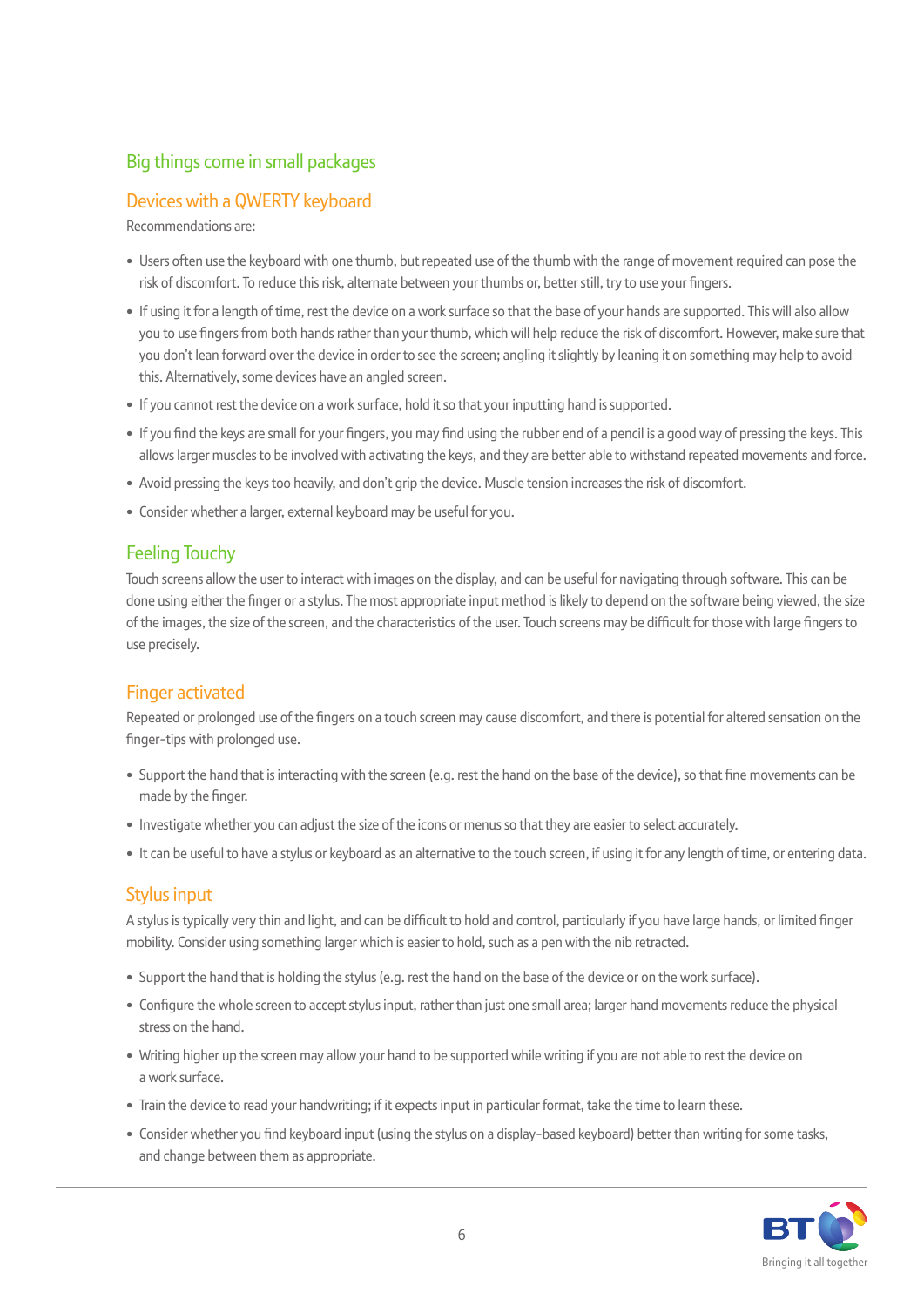### Getting your head around the numbers

#### Devices with a numeric keyboard

Devices, such as mobile phones, with a number keyboard with the option of text entry, are usually used with the thumb.

- Try alternating between your thumbs, or use your fingers to avoid overloading only one.
- Only use these devices for dialling phone numbers and for short text messages.
- Predictive texting and abbreviations reduce the number of keystrokes required, and should be used where possible.

### Rolling around

### Navigation wheels and scroll wheels

Mobile devices typically have a four-way navigation wheel or a scroll wheel.

- If using the navigation wheel to navigate down a list, or within a document, keep the selected button pressed down rather than repeatedly pressing the button.
- Using the scroll wheel (for moving up and down a page) will help you to read long documents.
- You may be able to change the software to adjust the speed with which the page scrolls up/down when using the scroll wheel (as on the BT Office Anywhere or the BlackBerry).

### M=Mobile

### Mobile phones

- Program in regularly dialled numbers so that you don't have to press as many keys.
- Consider an ear piece or headset so that you don't have to hold your phone to your ear. This is particularly helpful if you might be using the laptop while also speaking on the phone.

#### Useful BlackBerry email shortcuts:

| Press <sub>T</sub>                       |
|------------------------------------------|
| Press B                                  |
| Press N                                  |
| Press <sub>P</sub>                       |
| Press II                                 |
| Press R                                  |
| Press I                                  |
| Press F                                  |
| Press I                                  |
| Press <sub>Q</sub><br>Press <sub>Q</sub> |
|                                          |

#### Useful BT Office Anywhere shortcuts:

| Copy the highlighted text $CTRL+C$ |            | Redo the last action                 | CTRL+Y        |
|------------------------------------|------------|--------------------------------------|---------------|
| Cut the highlighted text CTRL+X    |            | Make the selected text bold CTRL+B   |               |
| Paste the highlighted text CTRL+V  |            | Make the selected text italic CTRL+1 |               |
| Close a program                    | $CTRL + Q$ | Make the selected text               |               |
| Open a new file                    | $CTRL + N$ | underlined                           | <b>CTRL+U</b> |
| Undo the last action               | $CTRL+Z$   |                                      |               |

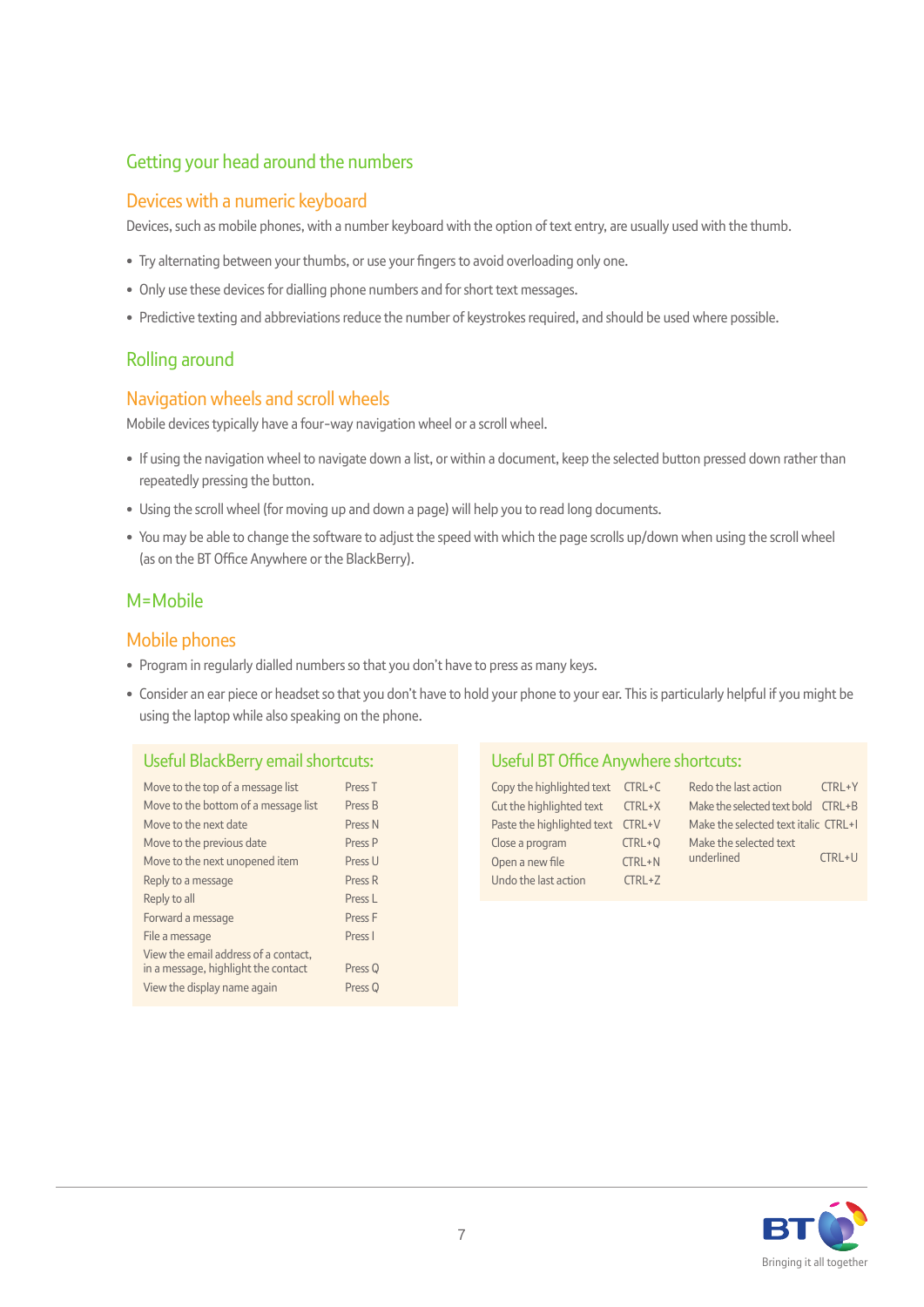## Lapping it up

### Comfortable laptop use

Feel as if you see more of your computer screen than you see of your partner? It is likely that your laptop computer is the piece of mobile equipment you use for the longest periods.

But what are the specific challenges? Because the screen and keyboard are fixed together, the screen is typically too low for comfortable viewing, and to get the screen the right distance from you the keyboard might be too far away; this can cause awkward postures. Occasional short periods of time in poor postures are unlikely to cause significant health issues, but if regularly repeated or maintained, they can cause discomfort.

You may use the laptop in a variety of situations, but you should try to position and use it in a way that prevents discomfort. Wherever you use the laptop you should follow the advice in the 'Striking a pose' section. In addition, there is advice below for specific situations where you might use the laptop.

### Hot desking/in someone else's office

### Using the laptop with an adjustable chair

If you are using a laptop at a desk where you have an adjustable chair (e.g. hot desk working):

- Connect a separate keyboard and mouse to the laptop so that you can position them independently of the screen.
- If you use the laptop screen rather than a separate screen, raise the height of the laptop (e.g. by placing it on a stand), so that the screen is at a suitable height for you to view it. You can then also position it a suitable distance from you.
- Thin keyboards, small mice, and thin laptop stands are available that you can carry with you in your laptop bag, allowing you to set up a good workstation wherever you are working.
- Position the screen so it is directly in front of you, and the keyboard and mouse so they are easy to reach. Remember in particular to keep the mouse close to you.
- If you share a workstation with other people, always take time to adjust the chair and the position of the equipment whenever you start working, to make yourself comfortable.

### **Borrowing a desk in another office** Sitting pretty

- ✔ Good posture, with upper arms by body and forearms horizontal, without resting on the desk, and back supported.
- $\vee$  Connect a separate keyboard and mouse to the laptop so you can position them independently of the screen.
- ✔ If you use the laptop screen, place it on something (e.g. a stand) so it is a comfortable viewing height and distance.



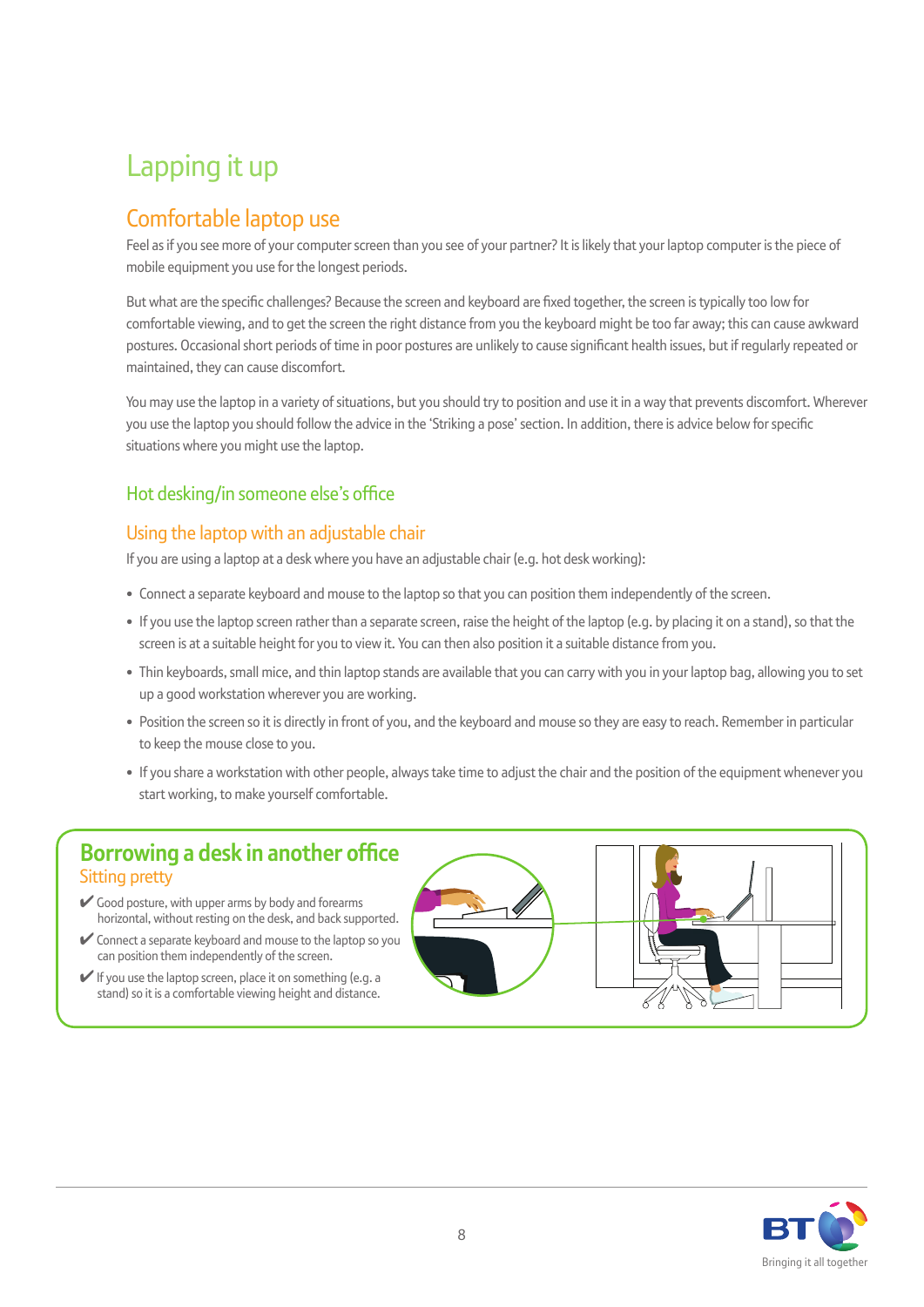### Hotel rooms/coffee shops

### Using the laptop with a fixed height chair

If you are using a laptop at a table with a fixed height chair (e.g. in a hotel room, coffee shop etc), you are more likely to have poor posture and potential for discomfort if you don't make the right adjustments:

- Consider whether the chair is too low for you to be able to sit with your forearms horizontal. If this is the case, you may find sitting on a cushion to raise your seat height is helpful. You should be careful about resting your arms on the edge of the desk, particularly if it has a 90° edge, as high pressure on your forearm can cause discomfort.
- Consider using a cushion, or rolled up item of clothing to support the small of your back if the chair does not offer appropriate support.
- If possible, avoid using a laptop in this form of seating for extended periods of time without a break.



### **In a coffee shop** Watch your back

- ✘ Screen too low: uncomfortable neck position.
- Be careful about resting arms on the edge of the table, as high pressure on the forearms can cause discomfort.
- $\vee$  Consider using a cushion, rolled up towel or item of clothing to support the small of your back.
- ✘ Don't leave your bag unattended: mobile equipment can be a target for theft.

### Using the laptop on a table

If you are using a laptop on a table not designed for a working environment (e.g. when on a train, in a coffee shop):

- Ensure your forearms are not leaning on the edge of the table for long periods as this can lead to discomfort.
- Take regular breaks as this will never be an ideal working position.
- Position the laptop so you can reach it comfortably, without leaning forwards.



### **On the train** Under pressure

- ✘ Seat too low relative to the table; ensure forearms are not leaning on the edge of the table for long periods which can lead to discomfort.
- $\blacktriangleright$  Position laptop so you can reach it comfortably, without leaning forwards.
- $\blacktriangleright$  Take regular breaks every 30-40 minutes.

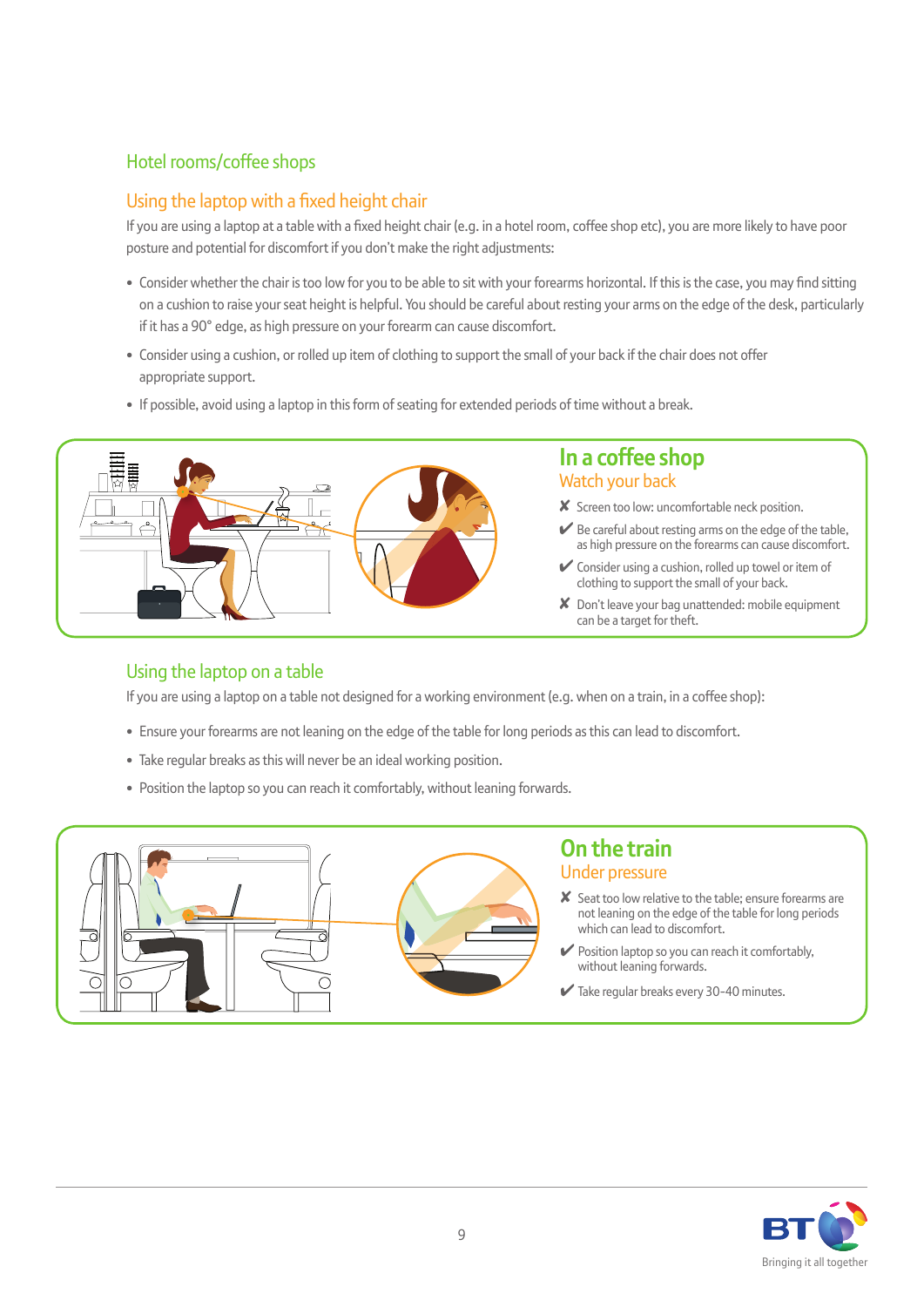#### **Airports**

### Using the laptop on your knees

If you have to place a laptop directly on your knee (e.g. when on a train, in a waiting room):

- Place something (e.g. fi les, magazines etc) between your laptop and knees, to bring the laptop to a suitable height for keying; your wrists should be straight as you are typing.
- Take regular breaks from this, as the screen is likely to be too low for comfortable viewing.
- Avoid working in this way regularly or for long periods.

### **At the airport**  Pain in the neck?

- **Neck has to be inclined to look at the screen could lead** to discomfort.
- $\blacktriangleright$  Take regular breaks from this, as the screen is likely to be too low for comfortable viewing.
- $\vee$  Place something (e.g. magazines etc) between your laptop and knees to protect from the heat of the laptop and bring it to a suitable height for keying; wrists should be straight when typing.



### Mighty Mouse

### Using the mouse with the laptop

The touch pad (or toggle) can be awkward to use, and the repeated finger movement required can cause discomfort. To avoid this:

• Consider using a separate mouse that you can connect to the laptop. Small mice are available that you can easily carry with you, but consider keeping a standard sized mouse at your regular place of work.

#### Useful keyboard shortcuts:

| Open a document      | $CIRL+O$   | Copy highlighted text  | $CTRL+C$  |
|----------------------|------------|------------------------|-----------|
| Save a document      | CTRL+S     | Paste highlighted text | CTRL+V    |
| Print a document     | $CTRL + P$ | Undo last action       | $CTRL+Z$  |
| Cut highlighted text | $CTRL+X$   | Redo last action       | $TRI + Y$ |

• All operations on standard software can be activated through keyboard shortcuts rather than using the mouse or touch pad. You could learn a few of these, and use the arrow and tab keys, and significantly reduce your mouse use (type 'Keyboard Shortcuts' into your help menu for advice on this).





Circle your elbows. The senate of Bend both wrists down while keeping a fist.



#### exercises to help you stay fit while working on the move.

Take time to exercise: gentle stretching can relax and strengthen muscles.

**Exercise on the move**

BT Business has developed a range of simple

Extend hand backwards, pushing gently on palm.

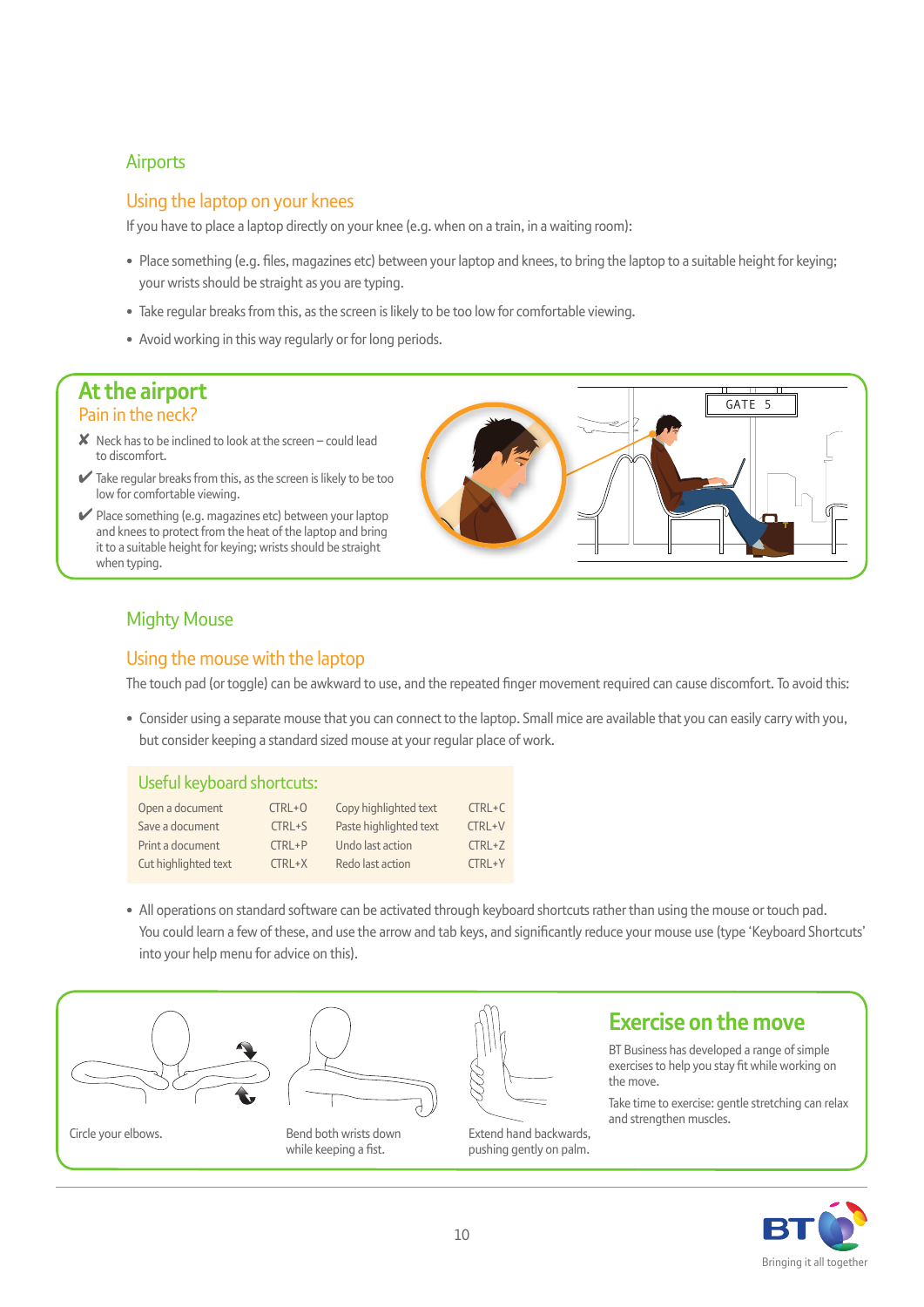## Feeling picky?

### Choosing equipment that will help you work comfortably

Using the right kit matters as much as using your equipment, the right way. Get it sorted first time round with the following suggestions.

### Laptop

When choosing a laptop you should think about:

- Size. Smaller laptops tend to be lighter, but a reduced sized keyboard can be more awkward to use. It is always possible to attach an external keyboard to the laptop, and very thin and light keyboards are available that can be easily carried in your laptop bag.
- Screen size. The amount of information that can be displayed will depend on the size of the screen and the font size. You should consider what font size you prefer, and how much information you need to display on the screen at once.
- The screen surface. You should consider where you will view the screen and for what purpose. High gloss screens (often provided on 'home entertainment' or 'media' laptops) can cause problems with reflections; if you are often working in environments where it is difficult to control the lighting (e.g. on a train), this may make the screen more difficult to read.
- Weight. Most modern laptops are sufficiently light not to present problems for most people carrying them but extra light equipment is available for those who need it.
- How you will transport it. Shoulder bags can place an uneven load on the body, and mean you twist your back. Backpacks (when both shoulder straps are worn) allow the load to be held close to the body and evenly distributed, placing less strain on the body. Wheeled bags are available, but if you often encounter stairs, these may be less suitable, as the bag will have to be carried, and the bag itself can be quite heavy.

**Vanessa Phillips manages an online transcription service, with 250 staff working remotely around the world. She regularly travels with her laptop and BT Office Anywhere. She adopts the following working practices to help avoid any computer related health concerns:**

- Takes regular breaks, and makes sure these are away from the laptop.
- If she has to place her laptop on her knee (e.g. on the train), she places it on a magazine or files, to raise it to an appropriate height.
- To reduce stress and distractions, she turns off her email package, and only checks it once an hour, at a time that is convenient for her.

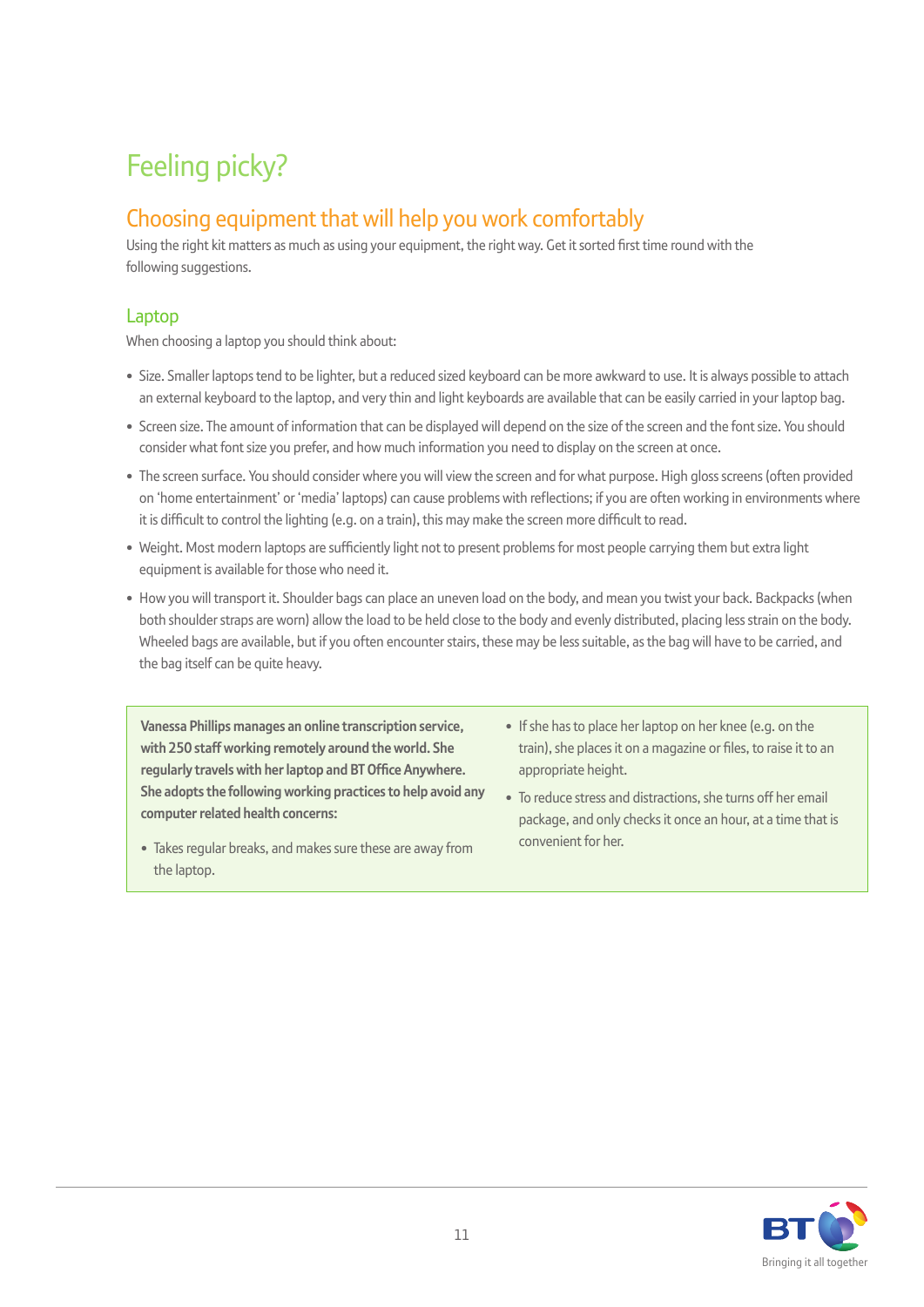### Hand held device

When choosing a hand held device you should think about:

- Its size and weight, so that it is comfortable to hold when using the keyboard, and is easy to transport.
- The size of the screen; consider what you are likely to need to read on it, and what size of font you find comfortable to read; this will help you decide what size of screen you might need.
- Screen colour options; it is easier to read a monochrome screen than a colour one in sunlight. This could be a consideration if you work outside a lot. You may be able to change the software to make viewing the screen easier, as with BlackBerry or BT Office Anywhere devices.
- The way of navigating the software; a scroll wheel (for moving up and down a page) may help if you read long documents.
- The size of the stylus, so that it is easy to hold in your hand.
- The size and layout of buttons, to make sure they are suitable for the size of your hand.
- The force required to activate the buttons; buttons that require noticeable force to active may contribute to discomfort.
- How easy it is to use (the logic of the menus and icons), and how similar it is to what you are familiar with.
- The features it offers and whether these are helpful to you; don't select overly complex equipment with features that you won't need or use.

**Jason Bedford is the IT and Support Services Manager at BMH Construction Company, where many staff work remotely and on-site. He has implemented the following to help with mobile working:**

- During non-productive time (e.g. travelling) he uses his BT Office Anywhere to scan and delete irrelevant emails, meaning that time is used more efficiently when returning to the office.
- The company provides a smart phone with a tiltable screen, so that it can be adjusted to suit the user and comfortably viewed in a range of lighting environments.
- The company provides an external Bluetooth keyboard and devices with a larger screen to some more intensive users, so that they can more comfortably input information (although they are also provided with a laptop for most data tasks).

### Being mobile, with your mobile tools

Lifting and carrying mobile equipment can place a strain on the body. To reduce this:

- Use a double strapped backpack or trolley bag rather than shoulder bag for laptops.
- Choose long battery life to avoid carriage of extra batteries and cables; you can charge phones and laptops on some trains.
- Reduce the amount of documents you carry (store them electronically or post/email them in advance).
- Think about the weight of the equipment when selecting it.
- Consider using a case for your phone or PDA to prevent the screen being scratched and becoming more difficult to read.
- If you're sitting in the driver seat of a car don't lift your laptop from the passenger or rear foot well; you should get out and lift it to avoid strain on your back.